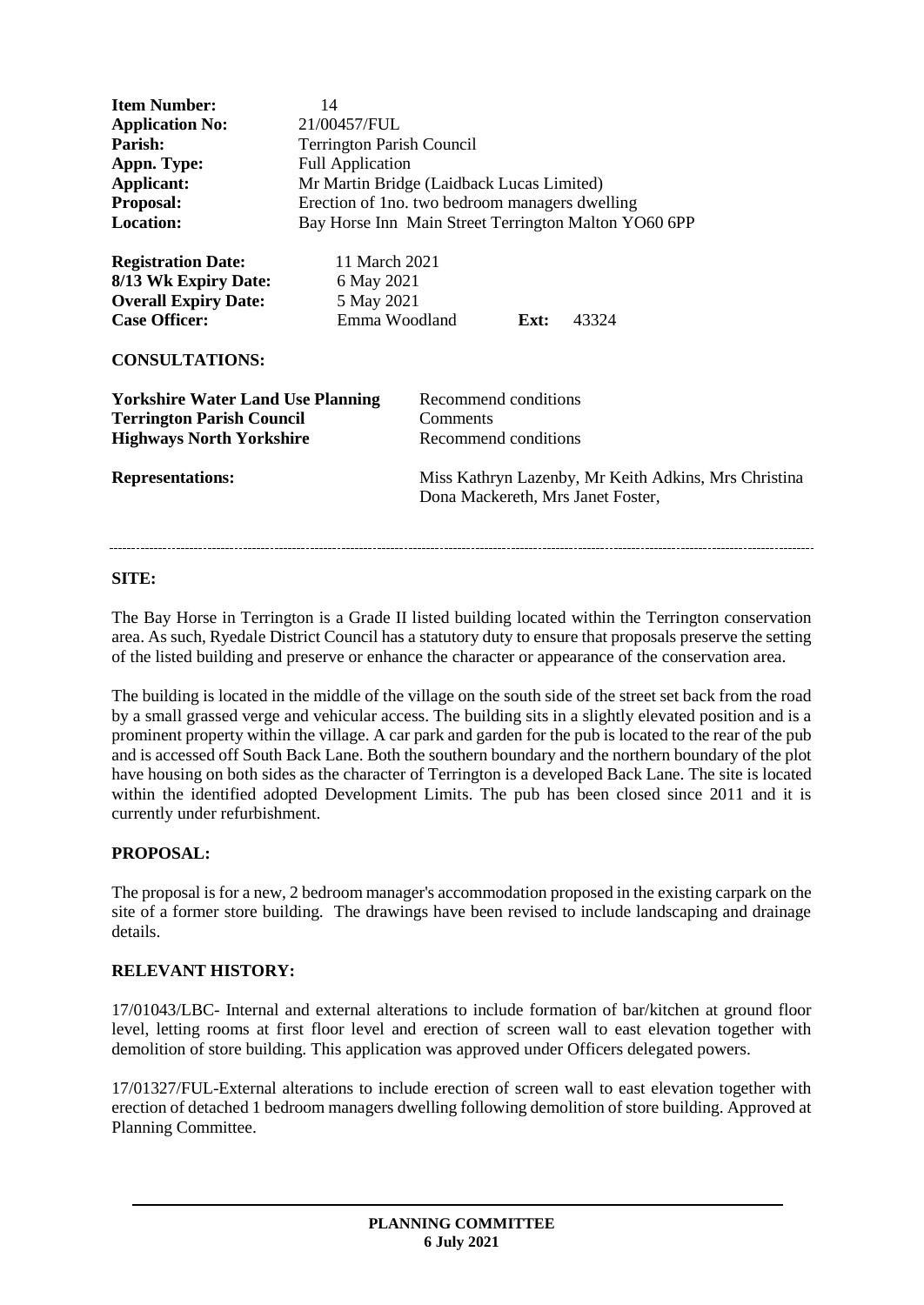# **POLICY CONSIDERATIONS:**

Terrington is identified as an 'other village' in the Ryedale Plan which states under Policy SP1 that development will be restricted to that which is necessary to support a sustainable, vibrant and health community.

The policies under which this application is assessed are:

- SP1- General Location of Development
- SP2- Delivery and Distribution of New Housing
- SP11- Community Facilities and Services
- SP12- Heritage
- SP13- Landscapes
- SP16- Design
- SP19- Presumption in Favour of Sustainable Development
- SP20- Generic Development Management Issues

## **APPRAISAL:**

The application has a large number of similarities to that part of the 2017 approved application, which included the manager's accommodation. The principle difference is that the 2017 approved manager's accommodation was previously a 1 bedroom dwelling and it is now proposed as 2 bedroom. A letter justifying this additional bedroom, which also details the recent history of the pub closure and business case, has been submitted with this application. A comparison of the proposed and approved plans of the building (approved plan 16/514/01A) show that the principle difference is a c.1m increase in width of the accommodation.

The public house is considered to be a community facility and as such, the expansion and refurbishment of it is supported under Policy SP11. It is understood that the business model to ensure the future of the pub involves maximising the internal accommodation within the main building as letting rooms. The re-configured accommodation replaces a managers flat. Thus the proposed manager's accommodation is required in this application as a result of this displacement. The need for this application concerns an additional bedroom and a slight increase in the size of the new dwelling.

The manager's accommodation is proposed on the site of a now demolished modern store building on the southern boundary of the car park. The recently removed store building measured c.8.5m long and c.5.8m wide. It was previously considered that the store building made no positive contribution to the character of the conservation area and that there was no objection to its removal.

The proposed manager's accommodation is located to the rear of an existing bungalow that fronts onto South Back Lane. The construction of a new dwelling behind an existing dwelling is not a traditional part of the character of the conservation area and does cause some limited degree of harm to the character of the conservation area. The scale and traditional design of the building however, gives the appearance of an ancillary outbuilding and the presence of neighbouring buildings in a similar alignment is also considered to mitigate these harmful effects. It is considered that the harm can again be assessed as the low end of 'less than substantial' harm. According to paragraph 196 of the NPPF, where the development proposal will lead to less than substantial harm to the significance of a designated heritage asset, the harm should be weighed against the public benefits of the proposal including securing its optimum viable use. It is considered in this case that the removal of the utilitarian store building and the facilitation of the beneficial re-use of the empty listed building within the conservation area continuing as a public house will clearly outweigh the less than substantial harm identified to the conservation area.

The proposed manager's accommodation is in the same location as the store building and previously approved dwelling and measures c.10.8m long and c.6.4m wide with a ridge height of c.4.4m and an eaves height of c.2.5m. It is proposed to be constructed from stone with a pantile roof and painted timber doors and windows. This is c.1m wider than the approved dwelling, and the same length as the approved dwelling. The ridge is proposed to be c. 0.50m lower than the approved dwelling. All windows and doors in the proposed accommodation are located in the eastern or northern elevation of the building which face into the existing carpark. 2 rooflights are located in the western roofslope to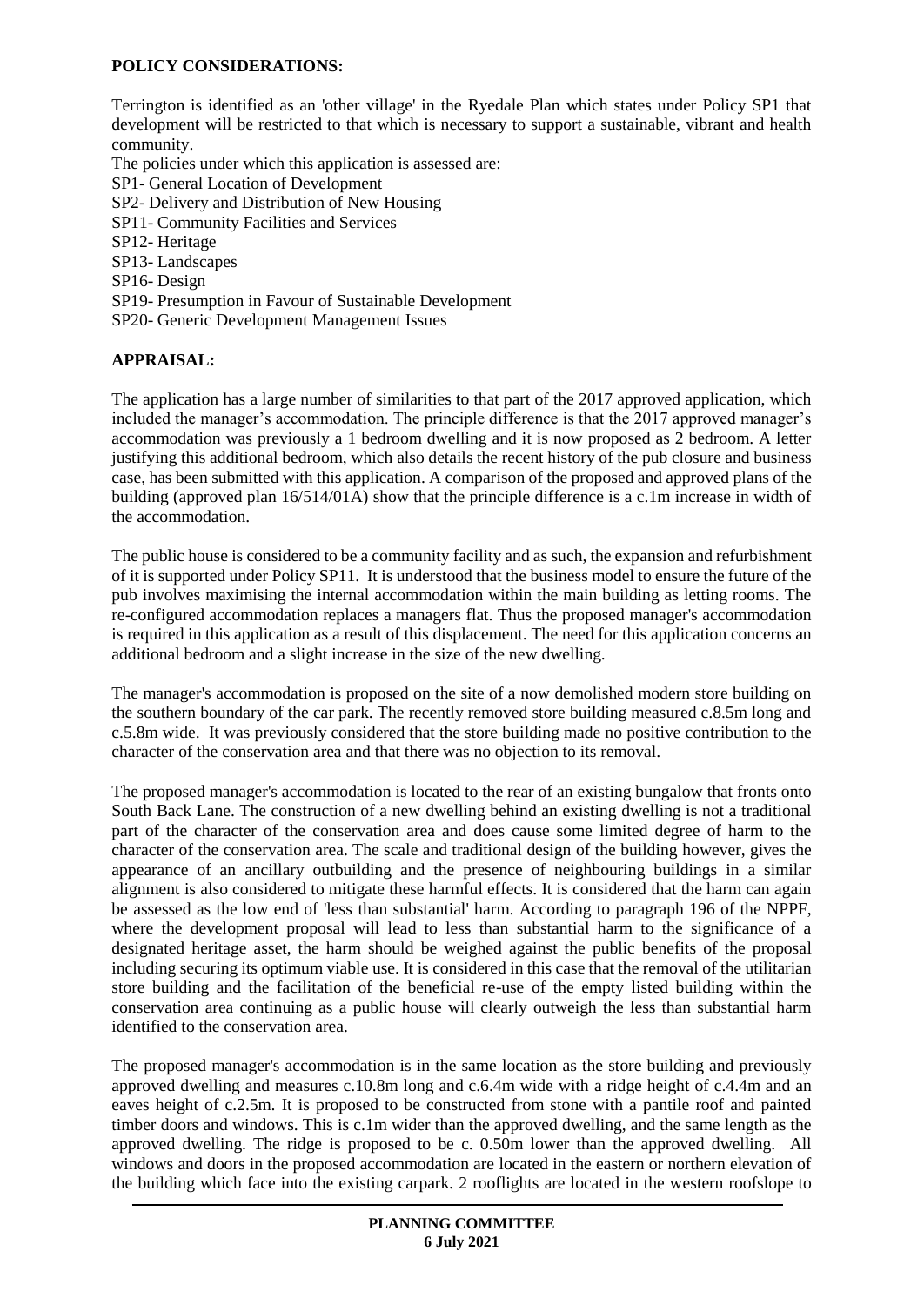light a proposed bathroom and internal lobby area to the bedroom. The building has been designed with the proportions, materials and detailing to reflect the local vernacular and it therefore complies with Policy SP16.

The re-opening of The Bay Horse Inn is considered to be a benefit to the wider community. It is considered that the application will support a sustainable, vibrant and healthy rural economy and provide a community facility and therefore can be supported under Policy SP11. Whilst the new manager's accommodation does not strictly comply with Policy SP2 which relates to new housing, the requirement for on-site manager's accommodation is considered to be an important factor in the business model of the inn and in this case is supported by Officers in terms of the overall planning balance.

The manager's accommodation has been carefully designed to minimise impact on neighbouring properties and it is considered that the scale, proportions and detailing are appropriate to the character of the conservation area. It is considered that the very small increase in width from the approved scheme will have a minimal impact and is acceptable in design terms. Augmented boundary screening is proposed along the edges of the carpark to mitigate the loss of the greenery. North Yorkshire County Highways recommend conditions regarding car parking which are included within this report. Drainage details have been submitted which show proposed use of existing systems within the car park of the pub.

The proposal is located in the centre of the village in an existing built up area and will not detract from the natural beauty of the Howardian Hills Area of Outstanding Natural Beauty. There are no wider impacts on the AONB landscape and the principle has previously been supported by the AONB manager. The proposal therefore complies with Policy SP13. The Parish Council have no objections to the manager's accommodation but would wish to see it tied to the pub - which is recommended as a condition included within this report.

# **OTHER MATTERS INCLUDING CONSULTATION RESPONSES:**

A number of neighbours have objected to the application on the grounds that it will have an adverse impact on their amenity. The two neighbours immediately adjacent to the proposed manager's accommodation are located c. 7.5m to the south with a garage block in between and c. 2m to the west on rising ground with a boundary/retaining wall separating them. Officers are of the opinion that the general proposed mass and position of the building is similar to that of the existing store. The lawful use of the existing storage building may have had some amenity impact and its demolition and replacement and any resulting additional material impact is considered by officers to be minimal. In addition, the adjacent neighbours' garage to the south will act as a significant screen to the development. The eastern elevation of the neighbouring building to the west is not a principle elevation and is a side gable with few windows in an elevated position. It is considered that the small size of the proposed accommodation as a 2 bedroom unit and the sensitive design of the accommodation with respect to overlooking windows will satisfactorily mitigate these concerns. It is considered that the accommodation would not prejudice the continued operation of neighbouring land uses which are also residential. It is also considered that the proposed manager's accommodation will not have a material adverse impact on the amenity of present or future occupants, the users or occupants of neighbouring land and buildings or the wider community by virtue of its design, use, location and proximity to neighbouring land uses. Consultation responses seek to delay the building of the Managers Accommodation until the pub has opened. It is considered that any concerns regarding future use of the dwelling can be dealt with by condition and it is recommended that the use of the manager's accommodation is tied by condition to the use of the public house.

One consultation response relates to clarification regarding a detail within the previous application which included works to the principle pub building. The comment regarded a boundary screen wall that was proposed to attenuate any noise from the pub. The previous permission is still extant and this proposal does not affect the approved screen wall.

Other consultation responses relate to boundary screening. A plan showing this has now been submitted and conditioned.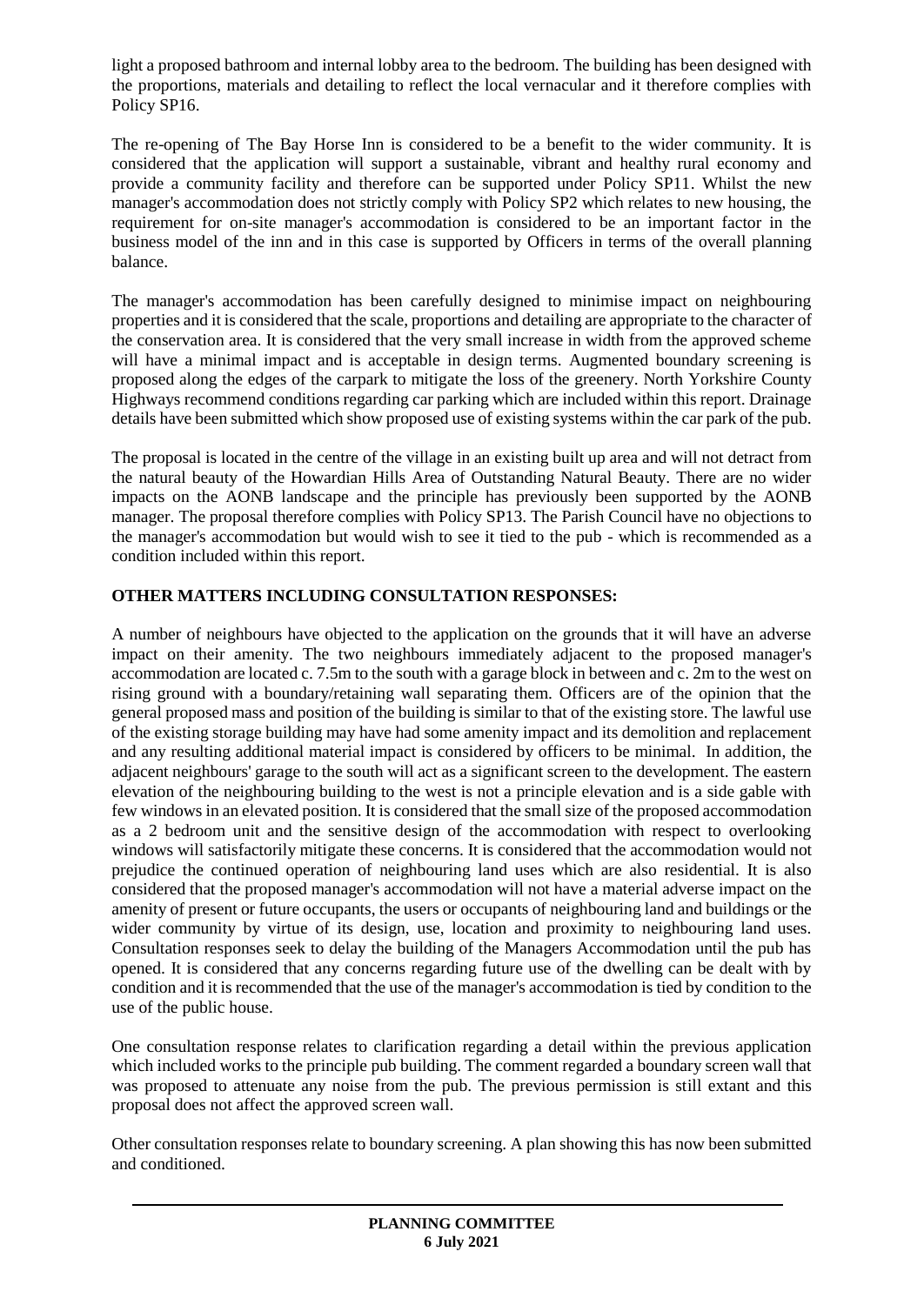Other consultation responses relate to drainage details which have now been supplied.

This application has been carefully considered by Officers and is considered to comply with Policies SP1, 11, 12, 13, 16, 19 and 20.

Local Plan Strategy -Policy SP1 General Location of Development and Settlement Hierarchy Local Plan Strategy - Policy SP2 Delivery and Distribution of New Housing Local Plan Strategy -Policy SP11 Community Facilities and Services

Local Plan Strategy - Policy SP12 Heritage Local Plan Strategy - Policy SP13 Landscapes Local Plan Strategy - Policy SP16 Design Local Plan Strategy - Policy SP20 Generic Development Management Issues Local Plan Strategy - Policy SP19 Presumption in Favour of Sustainable Development National Planning Policy Framework

## **RECOMMENDATION: Approval**

1 The development hereby permitted shall be begun on or before .

Reason: To ensure compliance with Section 51 of the Planning and Compulsory Purchase Act 2004

2 The development hereby permitted shall be carried out in accordance with the following approved plans: 256-02-03B Rev B dated 30-05-2021, 256-02-02A rev A dated 30-05-2021

Reason: For the avoidance of doubt and in the interests of proper planning.

3 The 1 bedroom manager's dwelling hereby permitted shall be used only insofar as it forms an annexe/extension to the property currently known as The Bay Horse Inn, and shall at no time be occupied as a separate or self-contained dwelling unit or sold or leased separately from the property currently known as The Bay Horse Inn.

Reason:- The site is considered unsuitable for the establishment of a separate self-contained dwelling unit because of the degree of detriment to the amenities of surrounding residential properties that would arise.

4 Within 12 months of the commencement of the development hereby permitted, or such longer period as may be approved in writing by the Local Planning Authority, the proposed boundary screening shall be planted on the eastern and western carpark boundary of the site in accordance with details to be submitted for the written approval of the Local Planning Authority.

Reason: To ensure that the development does not prejudice the enjoyment by the neighbouring occupiers of their properties or the appearance of the locality.

5 Notwithstanding the provisions of Schedule 2, Part 1 of the Town & Country Planning (General Permitted Development) Order 1995 (or any Order revoking, re-enacting or amending that Order) development of the following classes shall not be undertaken other than as may be approved in writing by the Local Planning Authority following a specific application in that respect: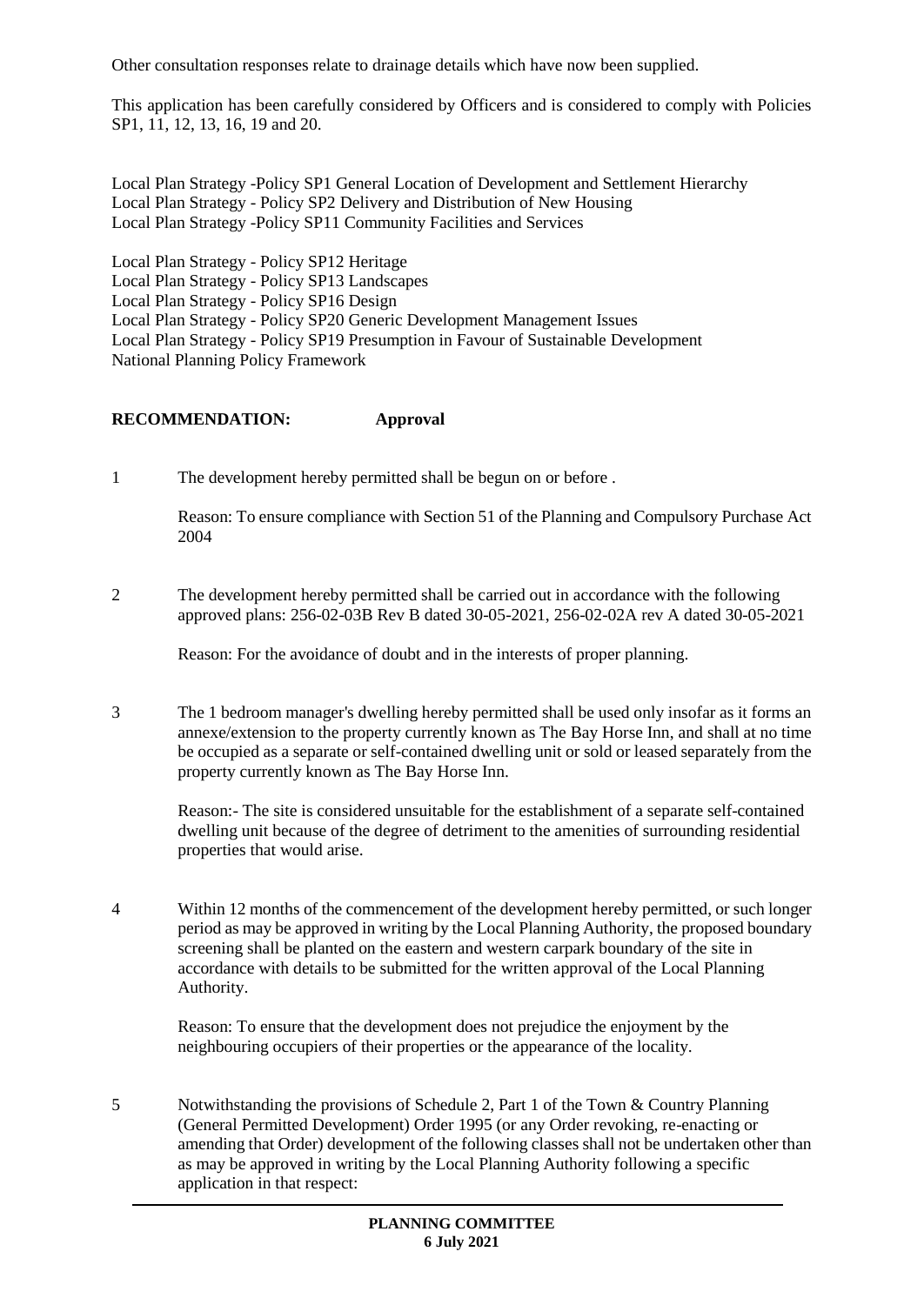Class A: Enlargement, improvement or alteration of a dwellinghouse Class B: Roof alteration to enlarge a dwellinghouse Class C: Any other alteration to the roof of a dwellinghouse Class D: Erection or construction of a domestic external porch Class E: Provision within the curtilage of a dwellinghouse of any building or enclosure, swimming or other pool required for a purpose incidental to the enjoyment of a dwellinghouse or the maintenance, improvement or other alteration of such a building or enclosure Class G: The erection or provision within the curtilage of a dwellinghouse of a container for the storage of oil for domestic heating Glass H: Installation, alteration or replacement of a satellite antenna on a dwellinghouse or within its curtilage.

Reason: To ensure that the appearance of the areas is not prejudiced by the introduction of unacceptable materials and/or structure(s).

6 Before the walling up of the facing material or such longer period as may be agreed in writing with the Local Planning Authority, details and samples of the materials to be used on the exterior of the building including rainwater goods the subject of this permission shall be submitted to and approved in writing by the Local Planning Authority.

Reason: To preserve the conservation area and comply with Policy SP12 of the Ryedale Plan

7 Prior to the walling up of the facing material, the developer shall construct on site for the written approval of the Local Planning Authority, a one metre square free standing panel of the external walling and mortar to be used in the construction of building. The panel so constructed shall be retained only until the development has been completed

Reason: To preserve the conservation area and comply with Policy SP12 of the Ryedale Plan, the Local Plan Strategy

8 No dwelling must be occupied until the related parking facilities have been constructed in accordance with the details approved in writing by the Local Planning Authority. Once created these areas must be maintained clear of any obstruction and retained for their intended purpose at all times.

Reason: To provide for adequate and satisfactory provision of off-street accommodation for vehicles in the interest of safety and the general amenity of the development in accordance with Policy SP20 of the Ryedale Plan.

- 9 The site shall be developed with separate systems of drainage for foul and surface water on and off site. The separate systems should extend to the points of discharge to be agreed. (In the interest of satisfactory and sustainable drainage ).There shall be no piped discharge of surface water from the development prior to the completion of surface water drainage works , details of which will have been submitted to and approved by the Local Planning Authority . If discharge to public sewer is proposed, the information shall include, but not be exclusive to:
	- a) Evidence to demonstrate that surface water disposal via infiltration or watercourse are not reasonably practical ;
	- b) Evidence of existing positive drainage to public sewer and the current points of connection; and
	- c) The means of restricting the discharge to public sewer to the existing rate less a minimum (30)% reduction, based on the existing peak discharge rate during a 1 in 1 year storm event, to allow for climate change.

**PLANNING COMMITTEE 6 July 2021**